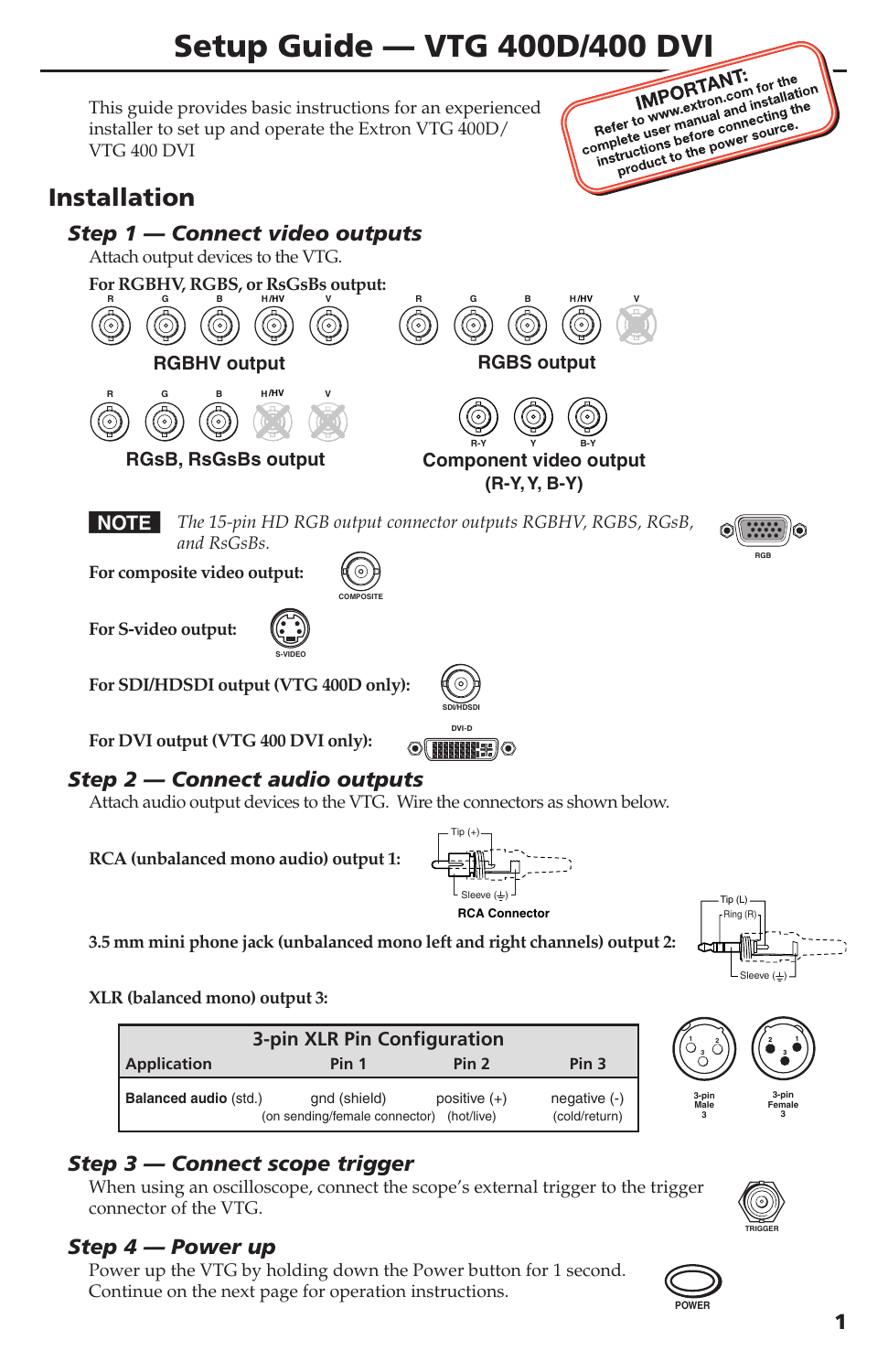## **Video Adjustments**

#### **Test pattern selection buttons**

Depending on the currently selected video rate, press the Video Test Pattern  $\triangle$  and  $\nabla$  buttons to select from up to 28 different video test patterns. The newly selected test pattern displays on the LCD for 3 seconds before returning to the previous menu. Refer to the Test Pattern Chart in Appendix A of the user's manual for the table of available test patterns and their features.

#### **Video output range button**

Press the Video Range button to select from eight output range categories.

#### **Video output rate buttons**

Press the  $\blacktriangle$  and  $\nabla$  Video Rate buttons to select an output rate for the chosen output range. The output rates are displayed two-at-a-time on the LCD. **After choosing the desired rate, press the Select button to activate the highlighted rate.**

#### **Test pattern invert/special function button**

Use the  $\blacksquare$  on-screen button to toggle the selected test pattern between normal and inverted (special) state, when available.

#### **Video level adjustment buttons**

Use the **and**  $\bullet$  on-screen buttons (next to the pattern name) to adjust the test pattern's video level between 0% (0 IRE) and 100% (100 IRE), when available.

## **Audio Adjustments**

#### **Signal type selection button**

The VTG 400D/400 DVI can output seven different audio signal formats: pink noise, white noise, sine wave, square wave, frequency sweep, polarity test, and sine burst.

#### **Audio level selection buttons**

The RMS audio output level for each audio signal type is adjusted between a range of values using the  $\triangle$  or  $\nabla$  Level buttons.

#### **Audio frequency selection buttons**

The frequency for each audio signal type is adjusted between a range of values using the  $\blacktriangle$  or  $\blacktriangledown$ Audio Frequency buttons. The following frequencies are available for the signal types below:

- **Sine wave and sine burst:** 20 Hz 20 kHz in 1/12 octave steps
- **Square wave:** 20 Hz 5 kHz in 1/12 octave steps
- **Frequency sweep speed:** 1 120 seconds

## **Quick Select Preset Buttons**

#### **Saving a Preset**

Up to four video and/or audio settings can be saved to one of the four Quick Select buttons:

- **1.** Press and hold the desired Quick Select button for about 2 seconds until the Quick Select setup menu appears.
- **2.** Use the **o** or **on-screen buttons to select Audio settings, Video settings, or All** settings (audio and video).
- **3.** Use the **SAVE** on-screen button to save the setting(s) to the Quick Select button or use the **CANCEL** on-screen button to cancel the operation and not save the setting(s) to the Quick Select button.

#### **Recalling a Preset**

Press the desired Quick Select button to recall the stored settings.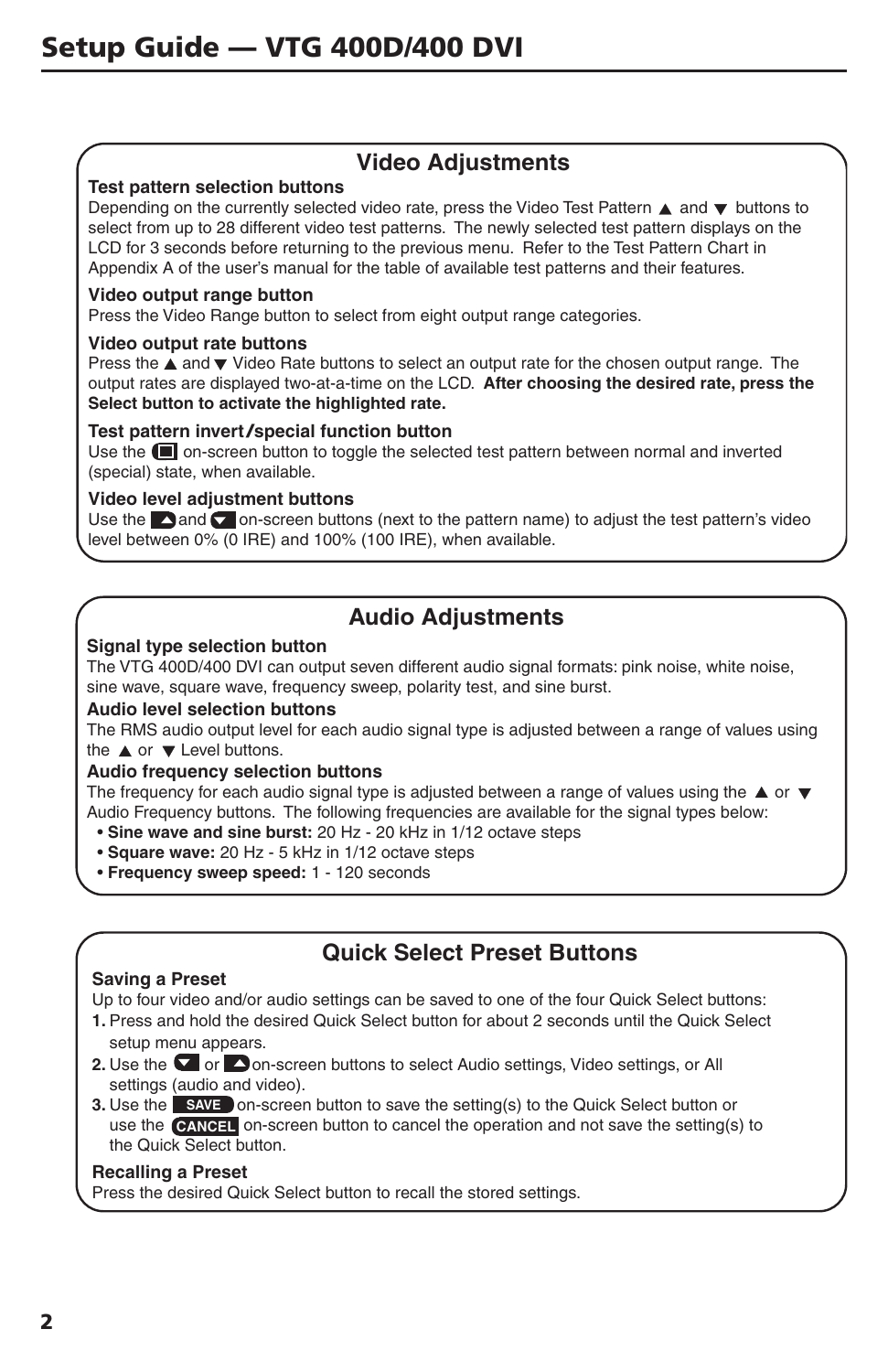## **Scope Trigger Adjustments**

#### **Scope trigger cursor buttons**

Press the  $\triangle$  and  $\nabla$  selection buttons to move the trigger point between lines (y axis) and press the  $\triangleleft$  and  $\triangleright$  selection buttons to move the trigger point between pixels (x axis) on the current line.

#### **Scope trigger shape button**

Press the Shape button to toggle the on-screen cursor's shape between crosshair (useful for locating the cursor on the display screen) and single pixel (useful for locating the cursor on the oscilloscope screen).

#### **Scope trigger hide button**

Press the Hide button to toggle the cursor on (visible) and off (hidden).

## **Executive Mode**

Press and hold the Signal Type and Test Pattern  $\blacktriangle$  buttons simultaneously for 2 seconds to enable/disable the top panel buttons.

## **Menu Adjustments**

Press the Menu and Next buttons to navigate through the menus. Use the four arrow selection buttons adjacent to the LCD to make changes to the settings.

**Audio Setup menu**

- **• Audio level units:** dBu or dBV
- **Output 2 enable:** left and right channel output, left output, or right output
- **Burst interval (cycles per interval):** from 00001 to 65535
- **Burst on (cycles per burst):** from 00001 to 65535; must be < or = to burst interval
- **Frequency sweep start frequency:** 20.0 Hz to 19.0 kHz
- **Frequency sweep stop frequency:** 21.2 Hz to 20.0 kHz
- **Frequency sweep format:** logarithmic (default) or linear
- **Frequency sweep direction:** low-to-high (start frequency to stop frequency default) or high-to-low (stop to start)
- **Audio mute:** on or off (default)
- **Square wave automatic attenuation:** on (autoattenuate to -40 dBu) or off (default) when toggling through the audio signals

#### **Video Setup menu**

- **• RGB sync format:** RGBHV (default), RGBS, RGsB, or RsGsBs
- **• Raster border:** 1-pixel white border on or off (default)
- **• On-screen display:** on or off (default)
- **• Autosequence mode:** on or off (default)
- **• Autosequence interval (display period per test pattern):** 15 sec. (default), 30 sec., 60 sec.
- **• RGB color channel enable:** enable (on) or disable (off) red, green, and/or blue channels (default is all channels on)

#### **Advanced Setup menu**

- **• Timeout interval (for screensaver):** 5, 10, 15, or 30 minutes, or never (default)
- **• Screensaver mode:** blank (black screen, default), or cycle (through test patterns in 4-second intervals)
- **• LCD display contrast:** level 000 through 063 (default is 032)
- **• LCD backlight:** always On, or Auto
- **• Internal temperature:** displays the VTG 400's internal temperature in degrees Fahrenheit/Celsius
- **• Native rate for DVI device:** displays the preferred resolution of the device attached to the DVI connector (VTG 400 DVI only)
- **• System reset (to default settings):** yes or no; if yes is selected, a confirmation menu appears. Custom rates are not affected or overwritten during reset.